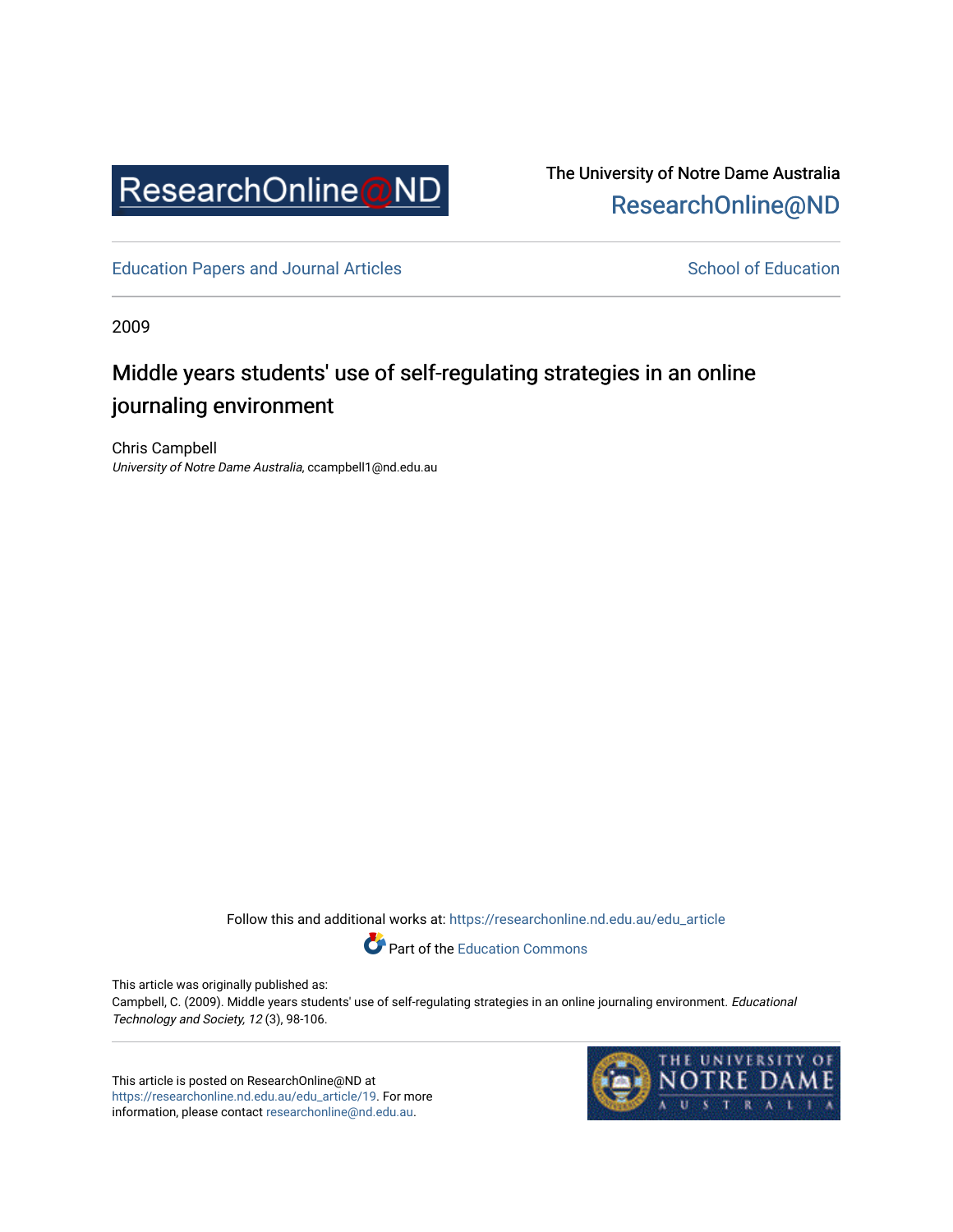## **Middle years students' use of self-regulating strategies in an online journaling environment**

## **Chris Campbell**

University of Notre Dame, School of Education, Sydney Australia // Tel: +61 2 8204 4225 // Fax: +61 2 8204 4402 // ccampbell1@nd.edu.au

#### **ABSTRACT**

This study investigated boys' capacity for self regulation in a Year 8 classroom at a regional secondary college in the state of Victoria, Australia. This was an exploratory descriptive study that sought to examine how the use of an online journal influenced students' capacity to adaptively react (Zimmerman, 2002) to self-determined knowledge about the effectiveness of their method of learning and set learning goals (Ames & Ames, 1989; Midgley, Kaplan, & Middleton, 2001). An online recording and online journaling space were developed by the researcher. The journal has been designed to be engaging for young adolescent male students as well as allowing students to set goals and reflect on how they can achieve those goals in an imaginative, non-threatening, and jargon-free environment. The study reported here aims to determine if through the use of this online journal students' capacity to extend their understanding of themselves as learners through the setting, monitoring and evaluating of personal learning goals can increase. These findings contribute to discussion about the important contemporary issue of students self regulation.

#### **Keywords**

Self regulation, Middle years, Student engagement, Online journaling

## **Introduction**

Self regulation increases student motivation and engagement by enabling students to customize and take control of their own learning through conscious knowledge of effective strategies and choices (Zimmerman, 2002; Zimmerman, Bandura, & Martinez-Pons, 1992). It gives them opportunities to pursue preferences as well as strengths using an appropriate repertoire of tactics. This study attempts to improve student self regulation through the use of an online journaling website where the setting of goals is an important component. Goals can be seen as important factors in motivation and learning (Schunk, 2003), both of which are key components of self regulation.

There is now an extensive longstanding literature on student self regulation of learning, drawing on research from the 1980s and 1990s (Ames & Archer, 1988; Pintrich & De Groot, 1990; Schunk, 1990; Zimmerman & Pons, 1988). Self regulated learning is broadly defined by Boekaerts and Corno (2005) as the use of strategies to achieve academic growth and well-being goals. Pintrich and de Groot (1990, p. 38) made the compelling point that "student involvement in self regulated learning is closely tied to students' efficacy beliefs about their capability to perform classroom tasks and to their beliefs that these classroom tasks are interesting and worth learning". Pintrich and de Groot (1990) emphasize that students need to have both the 'will' and the 'skill' for learning gains to occur. Schunk (1990, p. 71) puts forward that "self regulated learning occurs when students activate and sustain cognitions and behaviors systematically oriented toward attainment of learning goals".

More recently, Dweck (2000; 2002) asserted that students may enable or constrain their capacity to self regulate learning because of beliefs they hold about their intelligence and the value of effort. She distinguished between students who view their intelligence as pre-determined, and who therefore view effort as superfluous, with students who believed that effort could lead to success. She considered that appropriate guidance and feedback by the teacher to students on the value of effort could have a positive effect on students' capacity to self regulate learning experiences.

An online recording and online journaling space was developed by the researcher (Campbell & Deed, 2007) and utilized in this study. The website is an Assistive eXtra Learning Environment (AXLE), which is a website that was initially designed to be engaging for boys in Grade 6 as well as functional in order to collect data relating to the study (Campbell & Deed, 2007, 2008; Deed & Campbell, 2007). However, in this context it will be used for Year 8 students. Unique aspects of the design included the use of images rather than text; capacity for each student to individualize their journal using images, colors and clothing for the AXLE avatar; a goal-setting and monitoring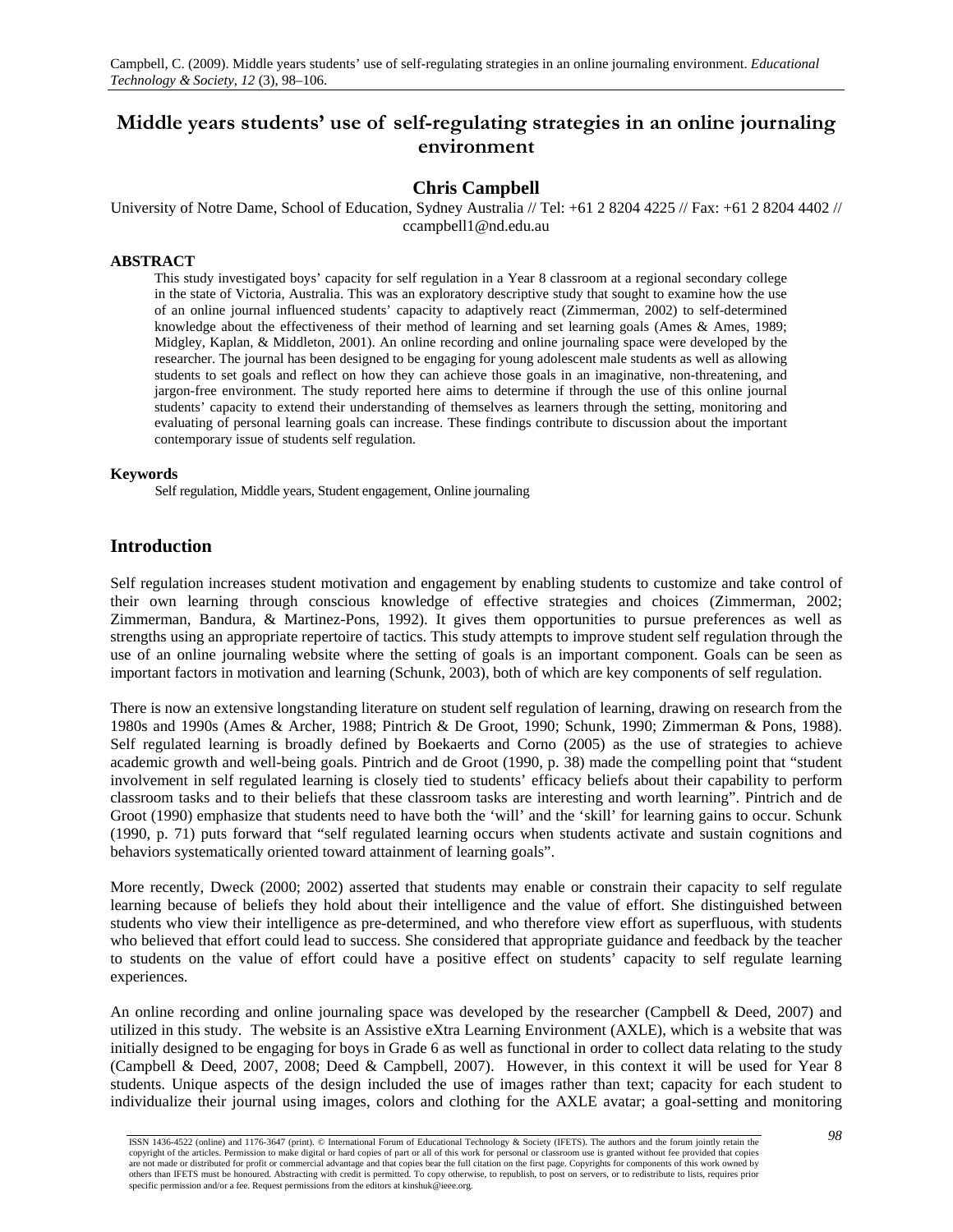cycle; screens to record the boys' affective, behavioral and cognitive engagement with specific tasks; and allowance for the students to upload work samples. Each student's journal was password protected. It was designed to be an interesting space for the young adolescent male students as well as allow the students to set goals and reflect on how they can achieve those goals in an imaginative, non-threatening and jargon-free environment.

Student participants were required to reflect on specific activities conducted in the classroom. Reflection can often be seen by students as an abstract idea that they perceived as irrelevant to their school life. The students were not explicitly told that they were reflecting, rather they were asked to report on their experiences by completing a series of questions. The online journal focused on the students' perceptions of their affective, behavioral, and cognitive engagement of their most recent classroom experience. It also provided an opportunity for the students to set goals and reflect on these goals weekly through the use of a question cycle that went for a period of four weeks prior to being repeated. It is acknowledged that this was a somewhat artificial goal-setting process. Rather than seeking to involve the boys in a process of goal related reflection, the process emphasized regularized thinking about how the boys' classroom behavior could be examined with reference to prior thoughts about possible improvements. In setting weekly questions it was hoped that the boys would start to see links between their goals and classroom behavior. This was thought to be a basis for further in-class work by the teacher.

## **Self Reflection**

Students who use the AXLE online journal are able to self reflect in their own online space in their own time. Zimmerman (2002) states there are two main processes in self reflection. The first one is self evaluation and it "refers to comparisons of self observed performances against some standard, such as ones prior performance" (Zimmerman, 2002, p. 68), someone else's performance or even an absolute standard. The second phase "involves feelings of self satisfaction and positive affect regarding one's performance" (Zimmerman, 2002, p. 68). Zimmerman goes on to state that motivation is enhanced with increased self satisfaction. This study hopes to provide motivation, and in time self regulation to the student participants. In short, in this study, self reflection means thinking about one's own behavior and then being able to modify it accordingly.

#### **Student Engagement**

In Australia, there is national and international interest in re-engaging boys in education (Department of Education Science and Training, 2003). Interventions such as new pedagogies, middle years innovations, and curriculum policy redesign (e.g. Victorian Essential Learning Standards) all provide an environment where students are exposed to alternative approaches designed to engage learners.

Lack of engagement is particularly evident with students from lower socio-economic groups. Lokan et al. (2001), for example, argued that recent curriculum reforms have failed to address the obvious disadvantage of these students, and have not resulted in significant gains in engagement, especially in the middle years of schooling. McGaw (2004) claimed that Australia is performing worse than other developed countries in this regard and categorized Australia as high in quality but low in equity. In other words, while the overall student achievement of students is high, wide differences are evident between high and low achieving students. This lack of success seems evident even in schools taking significant action to address the relevance of the content, substance and type of set tasks, the validity of assessment and reporting regimes, and attempts to engage students through adapting inclusive pedagogies and new methods of student grouping.

Various factors may contribute to this lack of participation in schooling and learning. It is possible that these students lack confidence or motivation, are deficient in skills, or give up easily, do not see the relevance of schooling, are unaware of their difficulties, or feel they can succeed at school without effort.

This project is of particular significance as it addresses a need to provide teachers with efficient interventions to enable students to imagine and reconceptualise their learning behaviors. AXLE provides one such intervention as it may allow students to reconceptualise their learning behaviors through the use of not only the journal section, but also through the use of goal setting.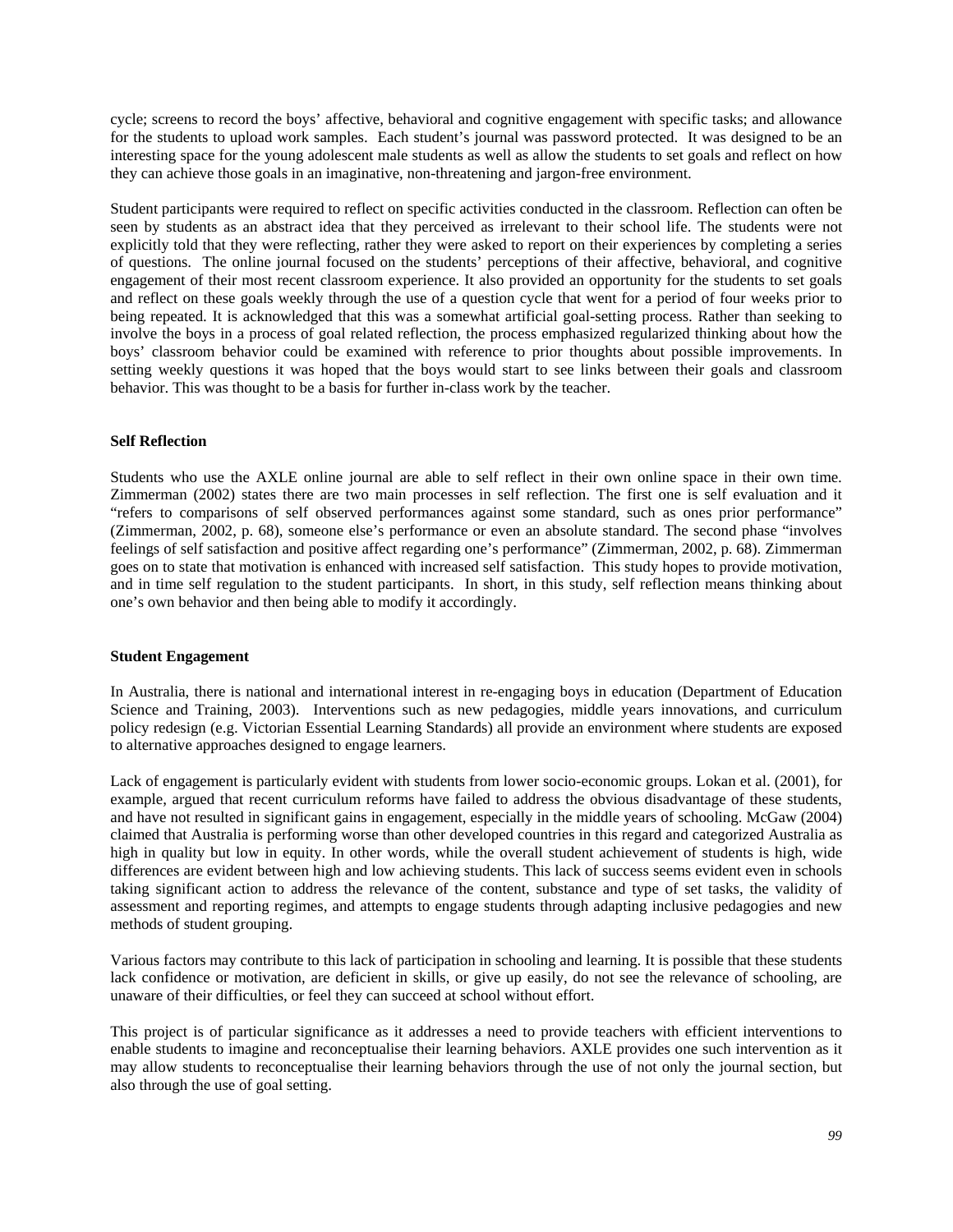When students log into AXLE they are able to complete a journal. Part of the journal allows students to complete a section that is based on indicators for educational disengagement. These indicators for educational disengagement have been based on the work of Fredricks, Blumenfeld, and Paris (2004) who mapped the multiple definitions of the concept of engagement. The indicators used were: behavioral (following rules, adhering to school 'norms' and involvement in learning); emotional (motivation for learning, sense of belonging) and cognitive (sense of control over learning; use of learning strategies; adoption of a strategic approach to learning).

#### **Student Goal Setting**

One of the main foci of this research is the use of the goal setting section on the AXLE website. Schunk (1990) suggests that a goal is something that an individual is actually and consciously attempting to accomplish, while goal setting is where a goal is created and then modified if necessary. Students using the AXLE website will be setting a goal and attempting to accomplish it for it to be thought of as achieved. Goal setting is crucial to success and as schools spend very little time teaching students to focus it really should be introduced (Rader, 2005). Goal setting processes are integral to having effective student learning (Gillespie, 2002), perhaps through the increased persistence of a person who has set a goal (Locke & Latham, 2002). It has been suggested by Ames (1992) that students should be oriented towards mastery goals where the focus is on effort, not ability. Once children are able to have positive thoughts about themselves and their abilities they can be taught how to set both realistic and achievable goals (Szente, 2007). It is also important for students' goals to be realistic and attainable, though, they also need to be challenging (Schunk, 1990). Students perhaps do not necessarily see the relevance of their subjects and setting their own goals makes school appear more relevant.

A study by Page-Voth and Graham (1999) suggests that goal setting has been successful when used in regards to the writing process for middle years students. Their study suggests that improved writing performance can be linked to goal setting. Schunk (2003), suggests that students make a commitment to obtain a goal and then they are likely to compare their performance against the goals. This means that students need to remember their goal while performing the task. However, if a student develops a goal that takes a while to achieve they may lose track of that goal. The AXLE website assists in students being reinforced throughout the life of the goal so that they may be more likely to achieve it. Schunk (2003) elaborates that teachers may need to develop students' goal setting skills by using direct instruction.

## **Methodology**

A case study approach was used for this research, focusing on one school site. The data collected has the advantage of being strong in reality, and allowing attention to focus on the contextually unique features (Cohen, Manion, & Morrison, 2000). Twenty Year 8 boys from this one regional high school participated in this study. The data collection period for this study was in the final school term in 2008. Due to time constraints it was not possible to interview all of the students, so eleven students were interviewed twice, once at the beginning of the study and once at the end of the ten week data collection period. The interviews were electronically recorded and transcribed. The data was then coded and analyzed for emerging themes. The limitations of this method were that explanations and possibilities can only be considered from the perspective of the classroom from the targeted students. The students were also given a student questionnaire to complete; however, due to timetabling issues only eight of the students completed it.

The school involved in the study uses a teacher advisory system, where the students meet with the teachers (and parents) twice a term. During each teacher advisory session the students can set up to three goals with the assistance of the teacher. The goals are then discussed again at the next meeting to see if they were achieved. As part of the online recording space there is a separate goal section, which allows the students to record one of these goals. The students then have the opportunity to go through a question cycle relating to their goal each week, thus allowing the students to reflect on their goal. Self regulation of the students learning is promoted through the use of this system.

This research hinges around the fact that the students will log into an online journaling website. This website was developed using an avatar, which became known as AXLE. The website was designed to be interactive and engaging for the students with AXLE 'talking' and introducing the website navigation to the students when they initially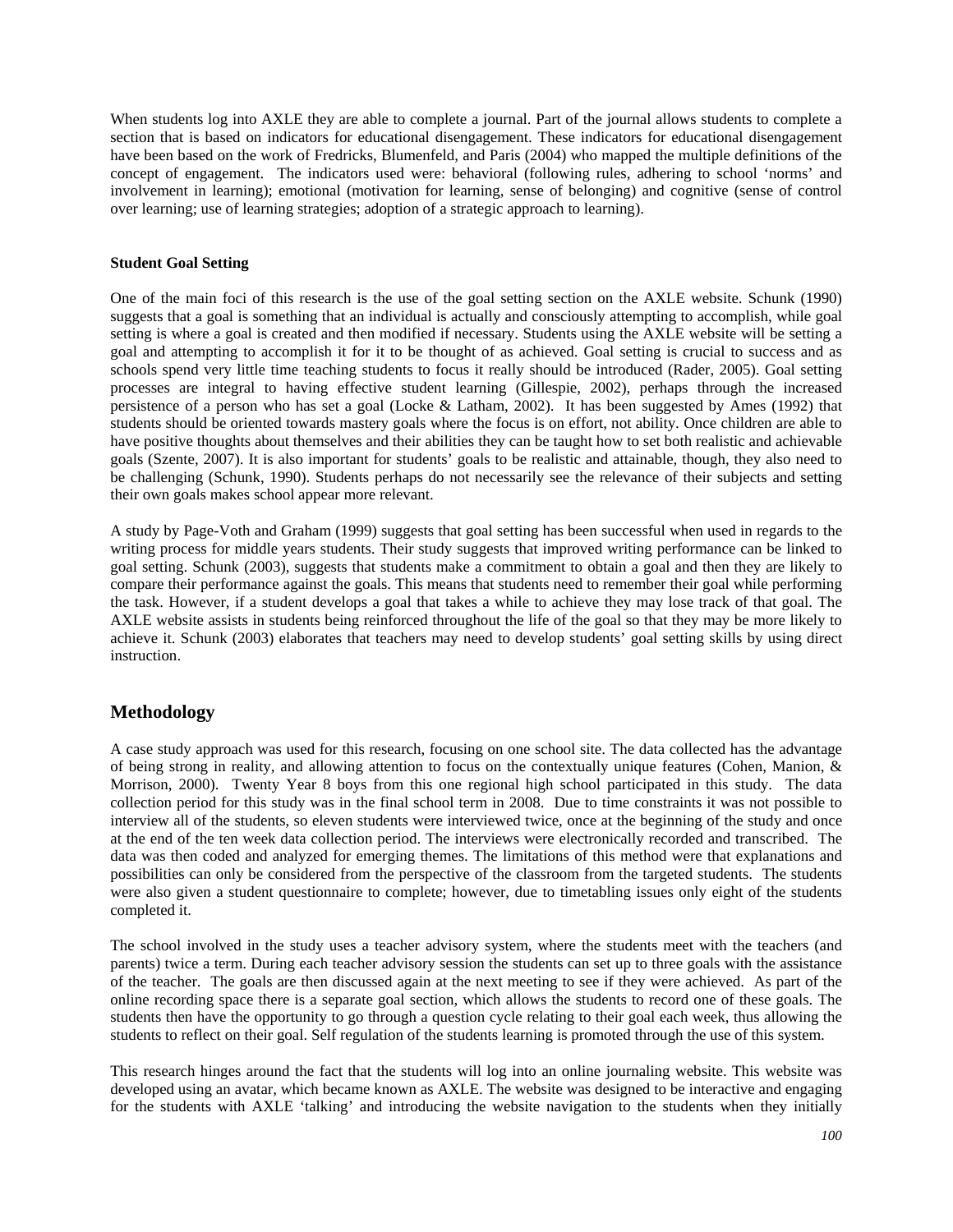logged on. AXLE 'explains' to the students they can change his clothes by clicking on some arrows and they can choose a different background at any time they wish. Each time the students log in they can change AXLE's clothes, hairstyle and what he is holding, which includes a skateboard, guitar, basketball and football. This is designed to be fun and engaging for the students. On the left hand side of the AXLE screen the students have several choices they can make. These include creating a journal, looking at previous entries, entering the goal setting section, or the fun stuff (only available after Week 4), dressing AXLE or changing the background screen. This AXLE screen is shown in detail in Figure 1.



*Figure 1.* Students can set their own background and dress AXLE in the online journal

When the students click on the 'New Journal' button they can check one to five on a series of statements pertaining to their behavioral and cognitive engagement. There is also a screen to measure student's affective engagement where the students can check a face to describe how they are feeling. When the face is checked it is highlighted by a circle around the image. As many faces can be checked as the student wishes.

As described by Campbell and Deed (2007, 2008), the students were also able to change the background image. These backgrounds included a plain white area, football field, guitar guy, space, circus tent, a dragon, and basketball hoops. These backgrounds were designed after discussion with the boys regarding their local interests. They were meant to be engaging for boys, while the white background was for any students not wanting a 'busy' area.

The AXLE online journaling website requires password access by the students and researchers to enter. Another further restricted website allowed the researchers to access each student's journal entry and to view the work sample they can upload if they choose. This can be in the form of an online text reflection, a .jpg file or .wav audio file. Interestingly, the audio file option has never used by students. This is perhaps because the boys are not given access to the extra equipment needed to make the file. All uploaded files, along with the coded journal entries were then saved on a server for access by the researchers. This allows easy access by the researchers to the student data so that the students can then be interviewed with regard to their work sample and journal reflection. Students are informed the researchers have access to their journals when first introduced to the AXLE website.

As part of the online recording space there was a separate section where the students involved in the study could record a goal. This was a further development from research in previous years (See Campbell & Deed, 2007, 2008; Deed & Campbell, 2007) as it was determined that a goal setting section for AXLE would further develop students ability for self reflection, as is reflected in the available literature (Gillespie, 2002; Page-Voth & Graham, 1999; Schunk, 2003). The students set three goals as part of their meeting with their teacher advisor. They were then given the opportunity of recording one of their goals within the AXLE environment. The goal setting section goes through a series of question relating to their goal, with one question being asked each week, thus allowing the students to reflect on their goal. This is shown in Table 1, and as can be seen the questions are general in their nature so as to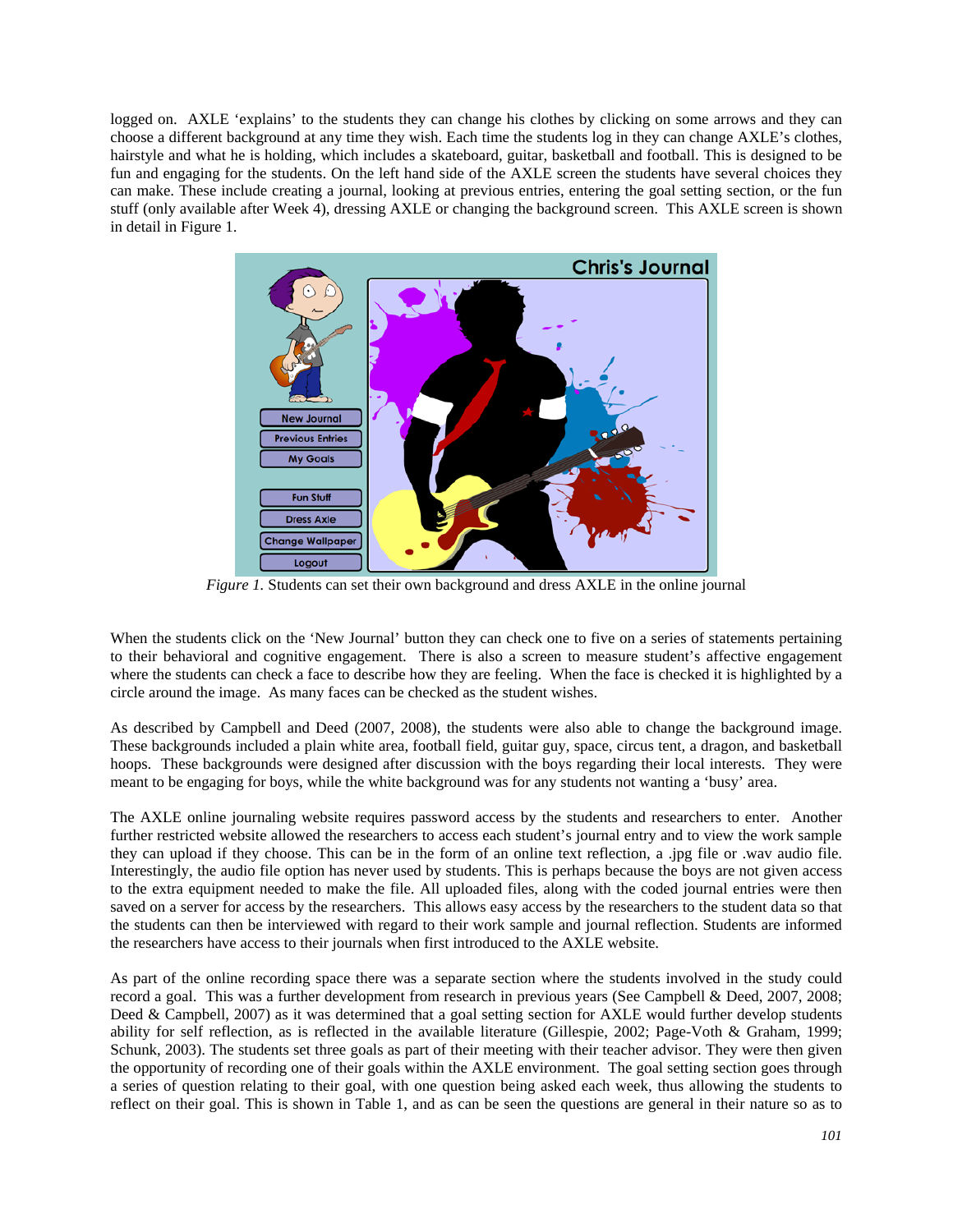allow the students to reflect on their individual goal, i.e. the questions are relevant to all students, regardless of their goal. If students log into AXLE a second time they are given a different question which also helps them to reflect on their goal. The students are also given the second question for subsequent visits for the remainder of the week, although students generally only log in once or twice. After a goal is entered into AXLE a first time, the goal is displayed on the screen in the goal setting section of AXLE for the students to see (and remember) each time they complete the question cycle. In this study, each question cycle was for four weeks with the cycle being repeated once during the school term.

| $10000$ $1100000$ $10000$ $10000$ $10000$ $10000$ $10000$ $1000$ |                                                       |                                                                                     |                                                                      |
|------------------------------------------------------------------|-------------------------------------------------------|-------------------------------------------------------------------------------------|----------------------------------------------------------------------|
| Condition                                                        | Week 1                                                | Weeks 2/3                                                                           | Week 4                                                               |
| Time                                                             | achieve this learning goal?                           | What will help you to How are you trying to<br>achieve<br>learning<br>your<br>goal? | How do you know if you<br>achieved<br>have<br>your<br>learning goal? |
| Frequency<br>2 or more visits per week                           | Why is it important to<br>achieve this learning goal? | How will you know when<br>you have achieved your<br>learning goal?                  | What other learning goal<br>could you set?                           |

*Table 1.* The goal setting section of AXLE has a question cycle

The students were informed by the teacher advisor that the learning goal had to be expressed as a learning behaviour. Students were experienced in setting goals through the teacher advisor program at the school and so were fairly advanced in their goal setting ability. This meant they were generally able to set relevant and achievable goals.

## **Results**

There are three main themes which have been expanded on below. These were identified through the use of coding of the interviews. The themes are:

- AXLE was valued by the students for reflecting, and frequency of use for setting goals.
- AXLE was valued by the students for assisting with personal control and with future goal setting.
- Students felt that by using AXLE they were able to express private feelings safely.

#### **Reflecting and frequency of use for goal setting**

One of the themes that emerged from the results is the value of AXLE as a tool by the students for being a reflection tool, as well as a space for recording set goals. The students were able to use AXLE to set goals with one goal being set and then worked towards for four weeks. To assist in the students achieving this goal they were able to go to the goal space and answer a question each week pertaining to the goal setting question cycle (detailed above).

One student particularly appreciated AXLE's facility for setting and closely monitoring goals. He liked that when he set goals he can look back over them to make sure he is completing the goal. Another student used AXLE primarily as a tool for thinking back over his day at school.

Another student felt that AXLE helped him to achieve his goal of 'asking more questions'. This student stated AXLE "reminded me so then I just started to ask some questions for some things I didn't get". He had set this goal prior to having access to the AXLE program and was unable to achieve it. Through using AXLE he not only achieved the goal, but went on to set another goal which was "to get more involved in discussions". This student set the goal without any prompting from his teachers and was busy working towards achieving the goal. This suggests a great deal of self motivation and advanced goal setting skills.

When one student was asked if AXLE had helped him with his goal setting he replied:

I thought it has cos [sic] it asked me a few questions to get me going and like really think about it instead of just yeah I'll do this soon and keep on putting it off.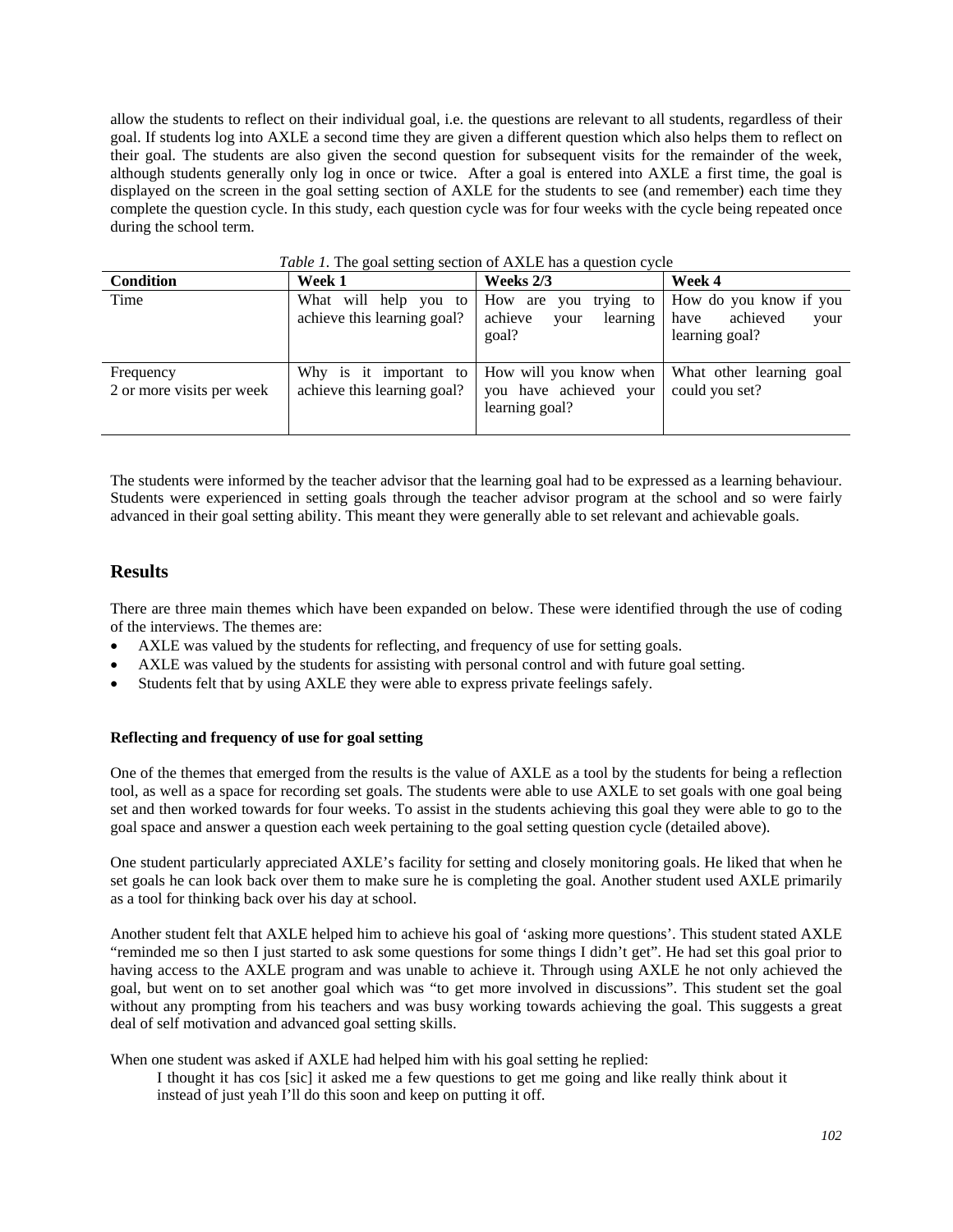This also suggests that AXLE has helped this student monitor and achieve his goals.

One student set a goal to improve his reading. In an interview at the end of the school term, this student told the interviewer that he did a bit of reading on the holidays when he had more free time and made this comment about his reading inside of school:

**Student**: You can do a little bit of reading in English when you have some time to do it. *Interviewer: and have you noticed any changes in your ability to read or understand?*  **Student**: Yeah as you read you sound more, even the punctuation and everything, you get examples of that throughout the book. *Interviewer: Excellent, sounds like you're becoming more confident and comfortable with words on* 

*pages.*  **Student**: Yeah

*Interviewer: Does AXLE help, or not help?* 

**Student**: Yeah it helps cos each week you come back and have a look over your goal and it reminds you to keep up with my [sic] reading.

This suggests this student is reading more and thus improving his reading. It also suggests that the AXLE website is assisting him to achieve his goal of improving his reading, though doing more of it. Students were able to focus on their goal of how to achieve it through the use of the question cycle provided in AXLE.

One student felt that AXLE assisted him to achieve his goal. He stated:

Well I know in class and stuff you tend to lose focus with all the people talking. I find it hard to concentrate but with the goal setting, and stuff, you really sort of try and think of like you have your goal and you have like little branches coming off with little goals to help.

Although only eight students completed the questionnaire at the end of the school term, these students were positive in the way AXLE assists them with achieving their goals. The students were asked if they thought revisiting their goal in AXLE was important. Seven of the eight students thought that it was with the student who said that it wasn't recording that he could already remember it. From the seven positive responses comments included "so it reminds you of what you need to do to reach your goal" and "because I know I need to complete it", while another student recorded it was important to revisit AXLE "because you could think of ways to reach the goal". These responses are all supporting the interview data that suggests that the AXLE online journaling website assists students to reflect on their goal, be reminded of it and ultimately achieve their goal.

#### **Assistance with personal control and with future goal setting**

The second theme to emerge from the results is that AXLE was valued as being able to assist the students with personal control as well as with goal setting in the future. This is particularly suggested by one student who reflected to the interviewers that AXLE puts things into perspective which allows him some personal control over his class situation. He commented:

I think it kinda [sic] puts some stuff into perspective, like whether today I've wasted too much time and not listened to the teachers rather than like arr [sic] and then some days you look at it and oh look I've done this and done this.

This student went on to say that when he doesn't use AXLE he doesn't think about his school work, but contrastingly when using AXLE he thinks about it for the rest of the day which impacts on how he works at school. Another student also suggested similarly when he stated "I think that that helps cos [sic] if you're thinking about that and you might think about it later in the day and then you might put in a bigger effort".

One student reported that someone was annoying him in class and he used AXLE as a vehicle for letting his feelings out. He commented "instead of just yelling at everyone and being mean [sic] I could just say that I was angry", meaning he could write this down in the AXLE journal section.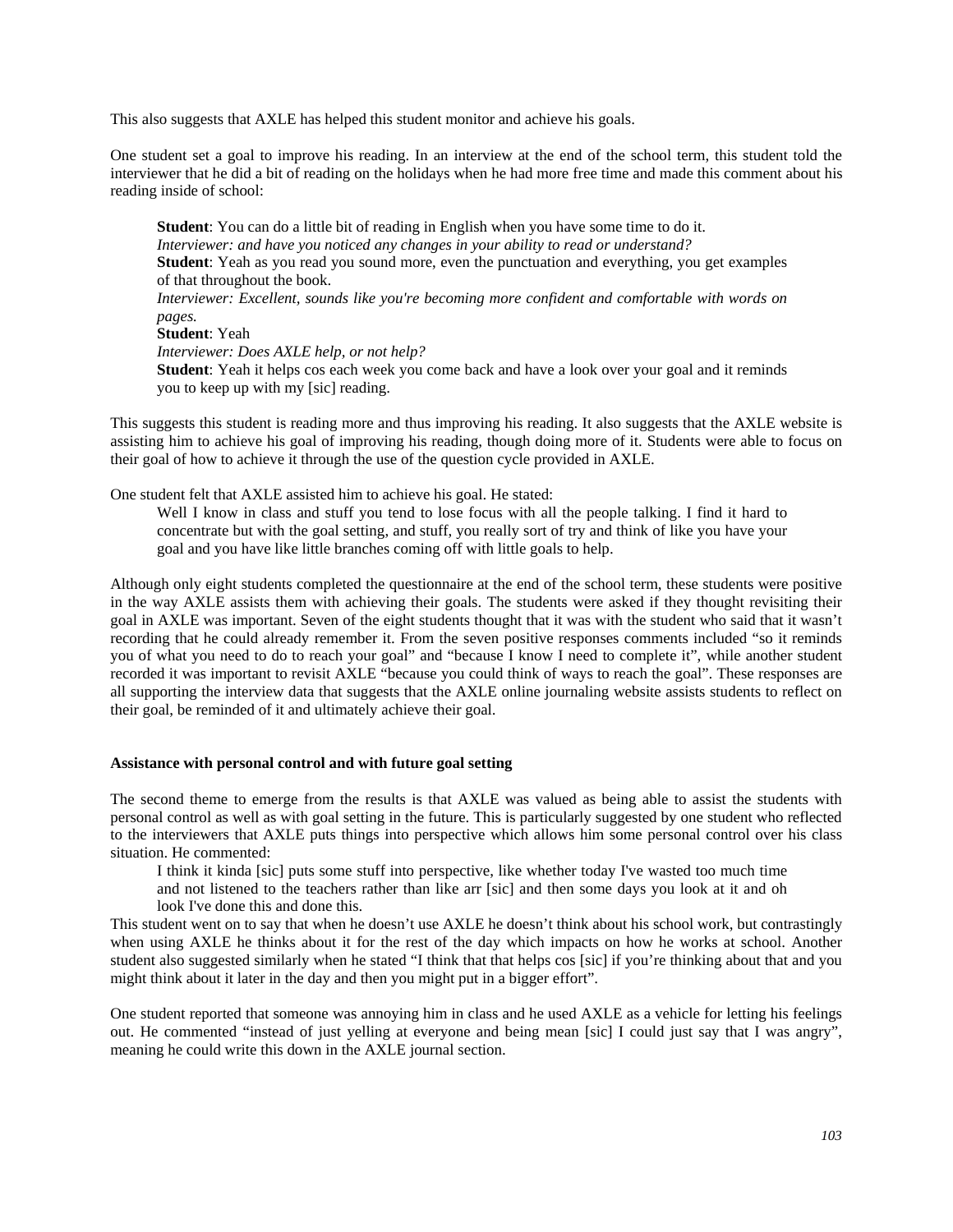#### **Express private feelings safely**

A third and important theme is that students felt that AXLE allowed them to express their private feelings safely. This was suggested by one student who commented that he did not have enough sleep one day and it was a day he was missing his brother. He said that by using AXLE it helped him to reflect on his day and his week as well as record his feelings in private. He felt that it helped to get it out without anyone else knowing about it.

Although access to AXLE was through a password protected website the students were given an individual password and one student felt that as other students knew this code then perhaps they should be able to go in and change the password if they wish. The student said that that although he felt AXLE was secure and students did not go into each other's accounts he thought it would be better to be able to personalize the password.

Overall, AXLE did provide a vehicle for the Year 8 boys to express their feelings in a private setting.

In the questionnaire that was completed by eight students they were asked if AXLE did help with their learning. All students responded positively to this question. Student's comments included "yes, because it helps us focus on how we were at school" and "yes, it really helped with reminding me of my goal". Another student recorded the comment "yes I found it quite helpful. It let me express myself" and yet another student recorded "yes, it helped me reach my goals adding to my learning". These are very positive responses by the Year 8 boys and suggest they have thought about how AXLE is assisting them in school, with their goal setting and ultimately their learning.

## **Limitations**

The main limitation of this study is that the data collected was only from the students' perspective. Although an effort was made to interview two teachers, the interviews were not a success as the teachers did not feel they could comment on AXLE or if the students had achieved their goals. This is despite the teachers seeing the AXLE website several times, including when it was introduced to the students and even from a distance when the students were logged in each week.

## **Future Directions**

Although the implementation of AXLE was not without its challenges this year, it will be beneficial for this research to continue over time, which more in-depth data gathered from a variety of cohorts. It would be interesting to investigate if the boys' skills of understanding their goal setting abilities are transferable to other goals. Perhaps, over a period of time with consistent use of the AXLE program they will be able to identify the key things they need to do to be more informed and productive as a learner.

Another use of AXLE in the future may be to focus on a small number of students who are disengaged in the classroom. By using AXLE they may develop not only some self regulatory skills, but be engaged and motivated enough to use these skills in the while at school. It is expected that this will occur at a different school in 2009.

Students particularly valued their privacy in using AXLE. Perhaps for some, this means that home access should be promoted so that the boys may use AXLE in a secure place. Another way of promoting their privacy may be to allow AXLE to be used by the boys in a private place in the school. This may mean a computer is placed in a secure location and the students allowed out of class to go on the AXLE website at certain times of the day.

## **Conclusions**

From the preliminary results described above, AXLE is able to provide students with improved goal setting ability and the motivation to achieve their goals. This appears to have lead to some self regulation in this regard. By using AXLE it has provided the students with opportunities to express private feelings. This is perhaps an important step forward with the emotional health of the boys and an unintended outcome of the study.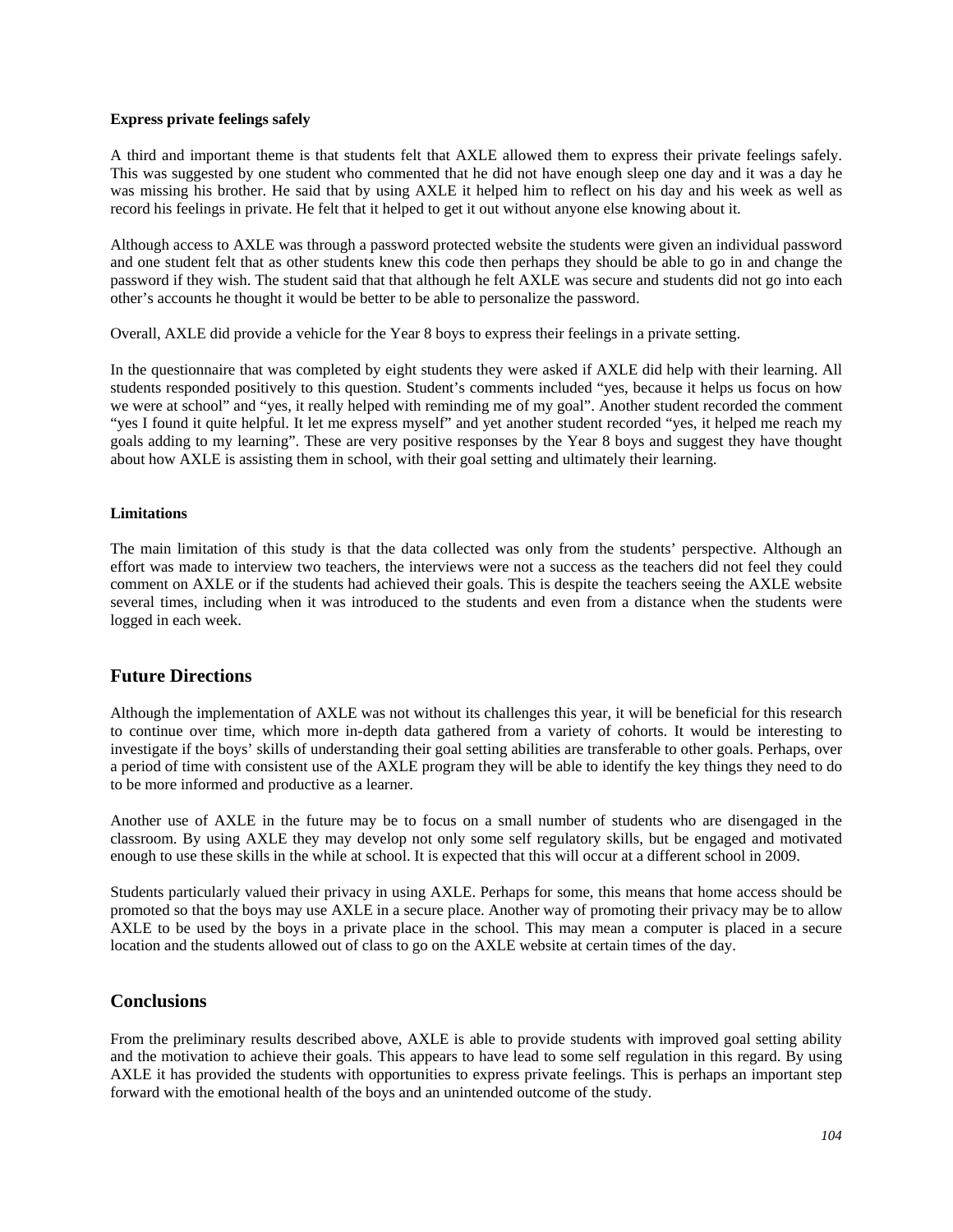Although in this study AXLE was given minimal importance by the class teachers and not promoted in any way, a previous study found AXLE provided an important learning space within the classroom (Campbell & Deed, 2008). It is hoped that when schools implement a program such as AXLE that it will be given the time that is needed to ensure its use succeeds. It should be noted that even with some adversity in using AXLE in the school, it was certainly deemed successful by the students who were given weekly or fortnightly access to it. It should be noted that despite some challenges to its implementation at the school, AXLE was certainly deemed successful by the students who were given weekly or fortnightly access to it. By all accounts these students are setting goals and working towards achieving them and self regulating more at school.

## **References**

Ames, C. (1992). Classrooms: Goals, structures, and student motivation. *Journal of Educational Psychology, 84*(3), 261-271.

Ames, C., & Ames, R. (1989). *Research on motivation in education* (Vol. 3 Goals and Cognitions). Orlando: Orlando Academic Press.

Ames, C., & Archer, J. (1988). Achievement goals in the classroom: Student learning strategies and motivational processes. *Journal of Educational Psychology, 80*(3), 260-267.

Boekaerts, M., & Corno, L. (2005). Self-regulation in the classroom: A perspective on assessment and intervention. *Applied Psychology, 54*(2), 199-231.

Campbell, C., & Deed, C. (2007). *Using an online journaling tool to collect rich self reflection data with elementary school children.* Paper presented at the Society for Information Technology and Teacher Education International Conference 2007, San Antonio, Texas, USA.

Campbell, C., & Deed, C. (2008). *Using an online journaling tool to promote elementary students self reflection.* Paper presented at the International Conference on Information Communication Technologies in Education (ICICTE).

Cohen, L., Manion, L., & Morrison, K. (2000). *Research methods in education.* (5th ed.). London: RoutledgeFalmer.

Deed, C., & Campbell, C. (2007). Boys acting differently: Choice, engagement and learning. *The International Journal of Learning, 14*(2), 150-157.

Department of Education Science and Training. (2003). *Meeting the challenge final report: Guiding principles for success from the boys' education lighthouse schools programme stage one*. Canberra: DEST.

Dweck, C. S. (2000). *Self theories: Their role in motivation, personality, and development*. Philadelphia: Psychology Press.

Dweck, C. S. (2002). Beliefs that make smart people dumb. In R. J. Sternberg (Ed.), *Why smart people do stupid things*. New Haven: Yale University Press.

Fredricks, J., Blumenfeld, P., & Paris, A. (2004). School engagement: Potential of the concept, state of the evidence. *Review of Educational Research, 74*(1), 59-109.

Gillespie, M. K. (2002). EFF research principle: A purposeful and transparent approach to teaching and learning. EFF research to practice note. Washington D.C.: National Institute for Literacy.

Locke, E. A., & Latham, G. P. (2002). Building a practically useful theory of goal setting and task motivation: A 35-year odyssey. *American Psychologist, 57*(9), 705-717.

Lokan, J., Greenwood, L., & Cresswell, J. (2001). *15-up and counting, reading, writing, reasoning. How literate are Australia's students?* Melbourne: Australian Council for Educational Research.

McGaw, B. (2004). *Australian mathematics learning in an international context.* Paper presented at the Conference of the Mathematics Education Research Group in Australasia, *Mathematics Education for the Third Millenium: Towards 2010*., from http://www.merga.net.au/publications/counter.php?pub=pub\_conf&id=181.

Midgley, C., Kaplan, A., & Middleton, M. (2001). Performance-approach goals: Good for what, for whom, under what circumstances, and at what cost? *Journal of Educational Psychology, 93*, 77-86.

Page-Voth, V., & Graham, S. (1999). Effects of goal setting and strategy use on the writing performance and self-efficacy of students with writing and learning problems. *Journal of Educational Psychology, 91*(2), 230-240.

Pintrich, P., & De Groot, E. (1990). Motivational and self-regulated learning components of classroom academic performance. *Journal of Educational Psychology, 82*, 33-40.

Rader, L. A. (2005). Goal setting for students and teachers: Six steps to success. *Clearing House, 78*(3), 123-Feb.